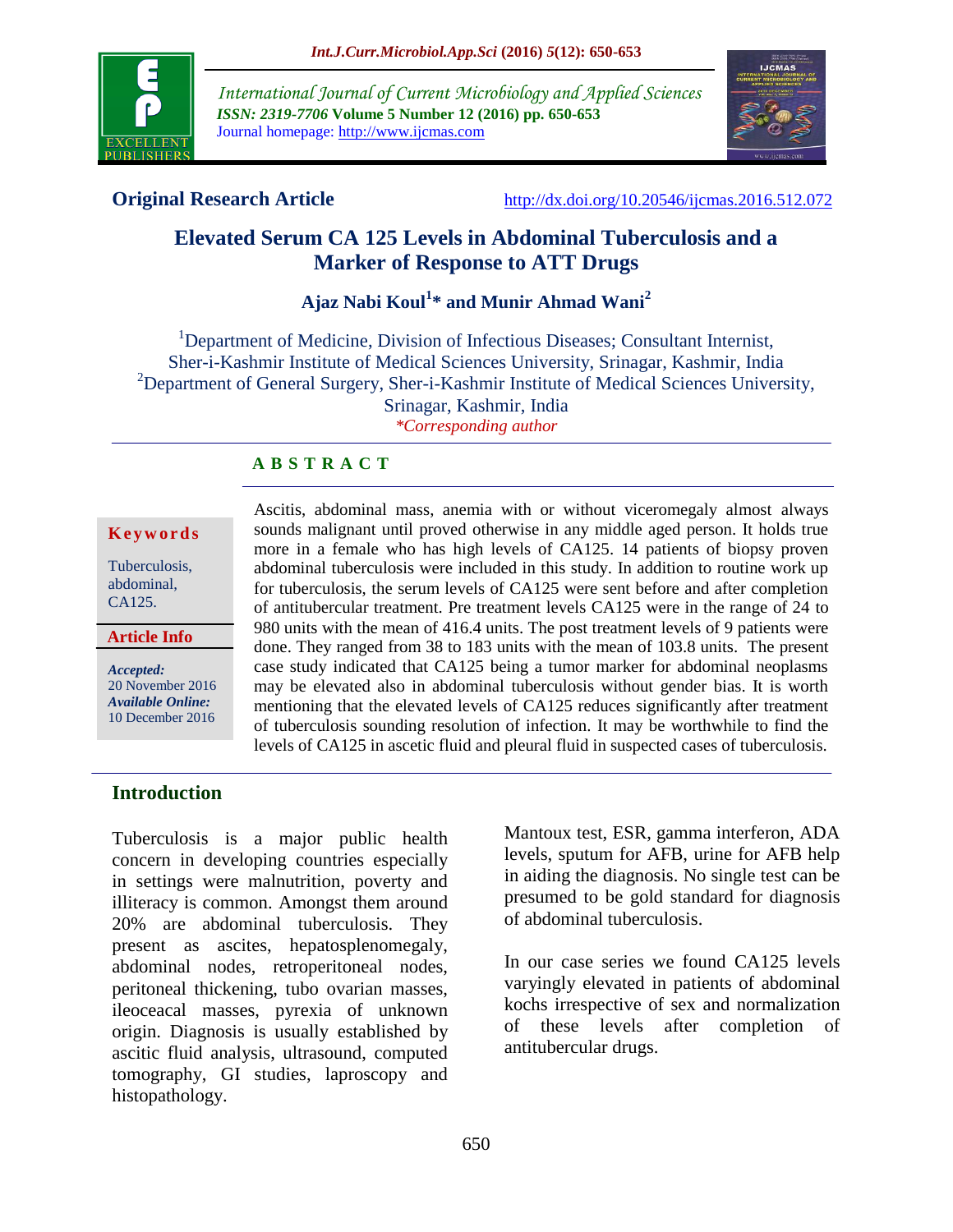### **Materials and Methods**

The present study was undertaken in department of infectious diseases, SKIMS, Kashmir from July 2014 to July 2016. 14 cases of biopsy proven abdominal tuberculosis were included in this study. These patients were investigated, radiologic procedures were performed and ultimately subjected to laproscopy with biopsy of relevant areas.

In addition to above investigations CA 125 levels were sent before starting ATT. Patient were followed for 6 months and clinical response was documented. After stopping the drugs samples were sent for CA125 levels again and then compared.

#### **Results and Discussion**

A total of 14 patients with biopsy proven isolated abdominal tuberculosis were included in this study. Out of 14 patients 6 were males (43%) and 8 were females(57%), and age ranged from 24 to 52 years with mean of 38.57 years. 61 % patients presented with fever and abdominal distension and rest presented with anorexia, weight loss, back ache, sweating and abdominal pain. Patients were diagnosed late due to smoldering nature of abdominal tuberculosis. The symptom duration ranged from 3 weeks to 2 years with mean duration of 6 months.

Laboratory parameters revealed mean Hb of 10.5mgm/dl, mean TLC of 6.2 k, with granulocytes of 70.6% and lymphocytes of 18.1 %. Mean serum protein was 6.9 mgm/dl, mean albumin of 3.3 mgm/dl and mean ESR of 37.8 mm.

Mantoux test was positive in 3 patients only. Ascites was seen in 9 patients and analysis of ascetic fluid revealed predominantly lymphocytic exudative fluid with mean ADA of 62 units. AFB staining was positive in 1 patient, AFB culture was positive in same patient after 4 weeks of routine LJ incubation. PCR MTB was positive in 3 patients.

USG findings were recorded as follows

- 1. ascites in 9 patients
- 2. splenomegaly in 2 patients
- 3. mesenteric lymphadenopathy in 6 patients
- 4. bulky ovaries in 2 patients
- 5. omental thickening in 1 patient.

CT abdomen was done in all patients which confirmed the findings of ultrasound and gave following additional information

- 1. illeocaecal thickening in 1 patient
- 2. retroperitoneal nodes in 8 patients
- 3. peripancreatic node in 2 patients
- 4. hydrosalpinx in 1 patient
- 5. loculated pelvic ascites in 2 patients
- 6. omental stranding in 3 patients
- 7. nodular peritoneal deposits in 1 patient

Colonoscopy was done in 2 patients for microcytic hypochromic anaemia which revealed ulcerative obstructive lesion in caecum and ascending colon. The histopathology of the lesions revealed gaint cells with caseous necrosis. One patient had smear for AFB positive. This patient was on ATT and developed features of intestinal obstruction. Patient underwent laprotomy with resection and anastomosis as definitive procedure.

CA125 was done in all the patients. It ranged from 24 units to 980 units with mean of 416.4 units. The samples were repeated after completion of ATT except in 5 patients. The levels ranged from 38 units to 183 units with mean of 103.8 units.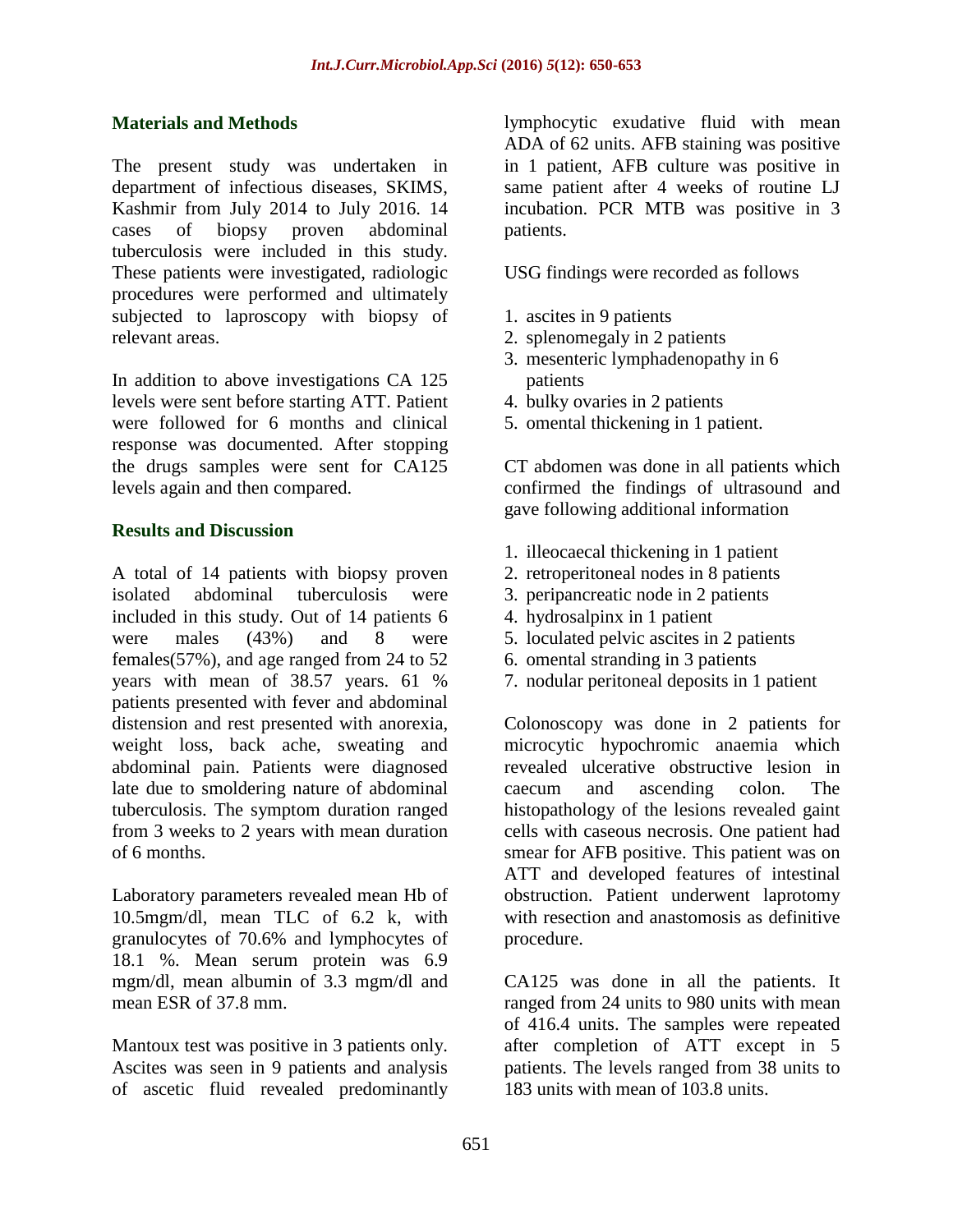All these patients underwent laproscopy to establish the cause of lymphocytic exudative ascites with high CA125 levels. The 2 patients who underwent colonscopy did not undergo laproscopy and were put on ATT after analyzing colonic biopsy.

The laproscopic findings were,

1. tubercular nodules over gut and peritoneum in 10 patients 2. adhesions in 3 patients 3. ascites in 10 patients 4. tubercules on omentum in 4 patients 5. omental thickening in 3 patients 6. Mesenteric lymphadenopathy in 6 patients.

All patients were screened for pulmonary tuberculosis and non of them was having evidences of concomitant pulmonary tuberculosis or at any other site.

CA 125 is a high–molecular-weight glycoprotein recognized by a monoclonal antibody (OC 125). It has 11,000 amino acids in its proteinaceous core and has been termed Muc16 (Davelaar *et al*., 1998).

Ca 125 levels are elevated in ovarian neoplasms, pancreatic tumours, lymphomas, colonic cancers, polyposis coli, pelvic inflammatory diseases, inflammatory bowel diseases, cirrhosis, pregnancy and various other benign disorders. It has been found to be elevated in diseases involving visveral surfaces (Sturgeon *et al*., 2008; Yin *et al*., 2001).

In patients with tuberculosis especially involving peritoneum the levels of CA125 are disproportionately high which tend clinicians to arrive at diagnosis of ovarian or other malignancies as compared to tuberculosis. It is vivid from present study that patients diagnosed with abdominal tuberculosis have elevated levels of CA125.

The values vary disproportionately higher depending upon site of involvement of abdomen.

It is worth mentioning that CA125 levels were increased in those patients also who had tubercular ascites with borderline ADA levels. Patients with isolated retroperitoneal lymphadenopathy had marginally elevated CA125 levels.

There have been reported cases of abdominal pathology with raised CA125 levels which were suspicoiuos of ovarian or malignant nature but proved to be tubercular in origin. These patients were put on anti tubercular treatment and followed with resolution of symptoms, signs and normalization of CA125 levels (Uzunkoy *et al*., 2004; Thakur *et al*., 2001; Tan *et al*., 2009).

It is advocated that except biopsy no test can be said to be sine quo non of tuberculosis but it may be attributed that CA125 is not indicator for malignancy and it can be added to the basket of non invasive tests for diagnosis of tuberculosis.

It is pertinent to mention here that serum levels of CA125 can be monitored for documentation of response. It is not possible to document response by rebiopsy or ADA levels as is possible in pulmonary tuberculosis to test sputum AFB for documenting response.

# **References**

Davelaar, E.M., van Kamp, G.J., Verstraeten, R.A., Kenemans, P. 1998. Comparison of seven immunoassays for the quantification of CA 125 antigen in serum. *Clin. Chem*., 44(7): 1417-22.